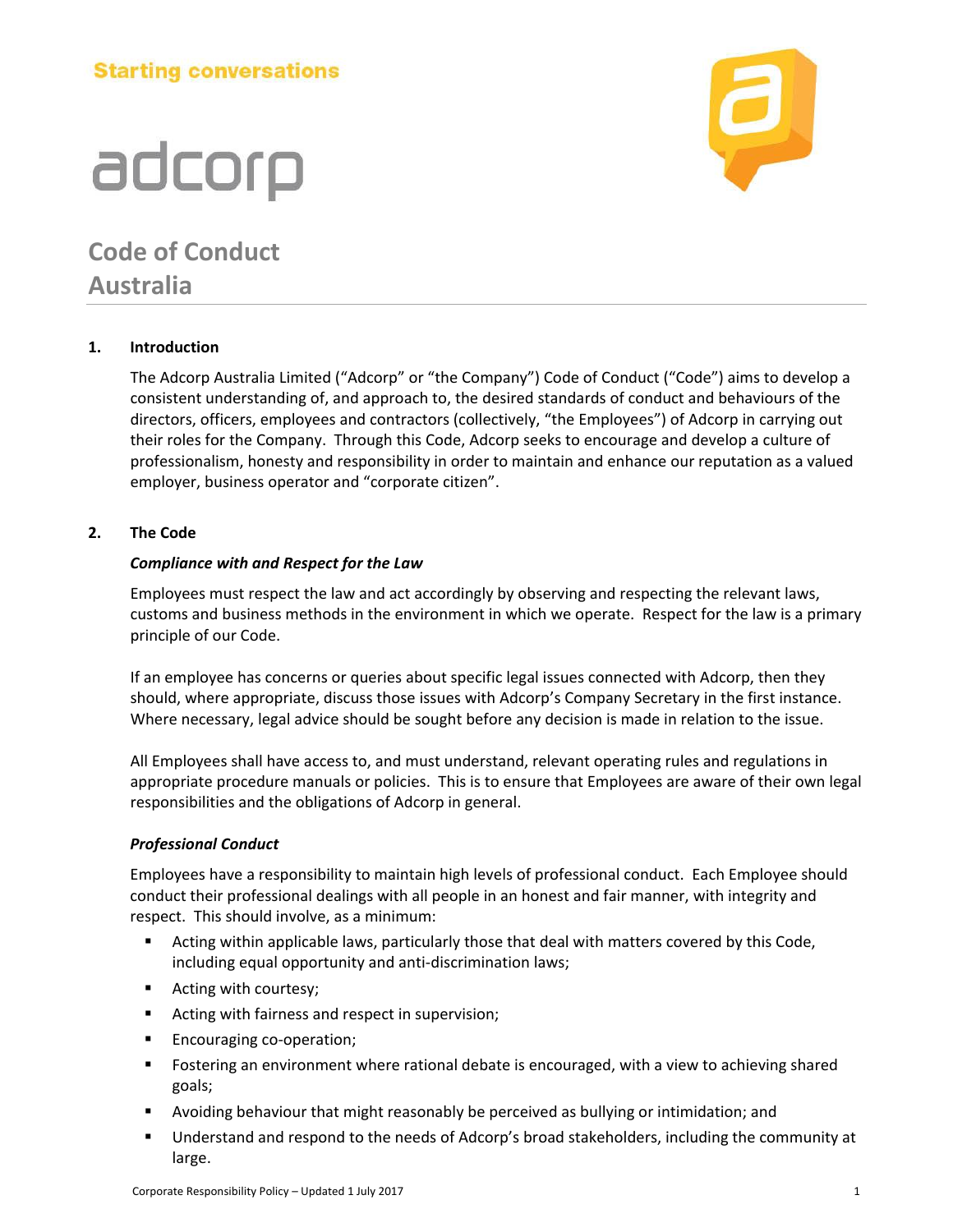

#### *Equal Opportunity and Employee Discrimination*

Adcorp respects the potential of each member of our team. We value the wide range of backgrounds of our fellow employees. We strive to be fair. We hire, train and pay based on merit, experience, or other work-related criteria. Adcorp is committed to ensuring:

- That the working environment is free from discrimination and harassment;
- That employees understand that:
	- o Discrimination and harassment will not be tolerated under any circumstances; and
	- $\circ$  Disciplinary action will be taken against any employee who breaches this policy.

Adcorp is committed to:

- Maintaining a working environment that is free from discrimination and where all employees are treated with dignity, courtesy and respect;
- **Making decisions that are based on individual performance and ability;**
- Appraising, developing and promoting all employees on the basis of their performance, ability and potential, while taking into account their professional aspirations;
- Ensuring that all employees, suppliers and contractors are aware of their individual rights and responsibilities, and comply with the relevant anti-discrimination and equal opportunity laws; and
- Ensuring that no one is victimised because he or she has made, or is involved in, a complaint.

These principles must be strictly adhered to in all aspects of the employment or contract relationship, including recruitment, promotions, salary increases, selection for training, transfers and termination.

Breach of the policy is viewed very seriously by the Company and could lead to disciplinary action against the individual concerned.

The Company currently has in place official policies in relation to equal opportunity and fair treatment and employee conduct. These policies are readily available from the Company employee Intranet.

#### *Environment*

The Company strives to operate in a manner which minimises waste and prevents pollution. Accordingly, at a minimum, the Company's operations are to comply with relevant statutory and regulatory requirements;

#### *Occupational Health and Safety*

The Company is committed to providing a safe and healthy workplace, and to developing, maintaining and promoting safe and productive work practices in all aspects of its business. The Company is committed to complying with all occupational health and safety laws and regulations governing its activities.

The Company must take into account the impact of health and safety issues when making business decisions and must ensure that business decisions do not compromise our commitment to avoiding injury to people.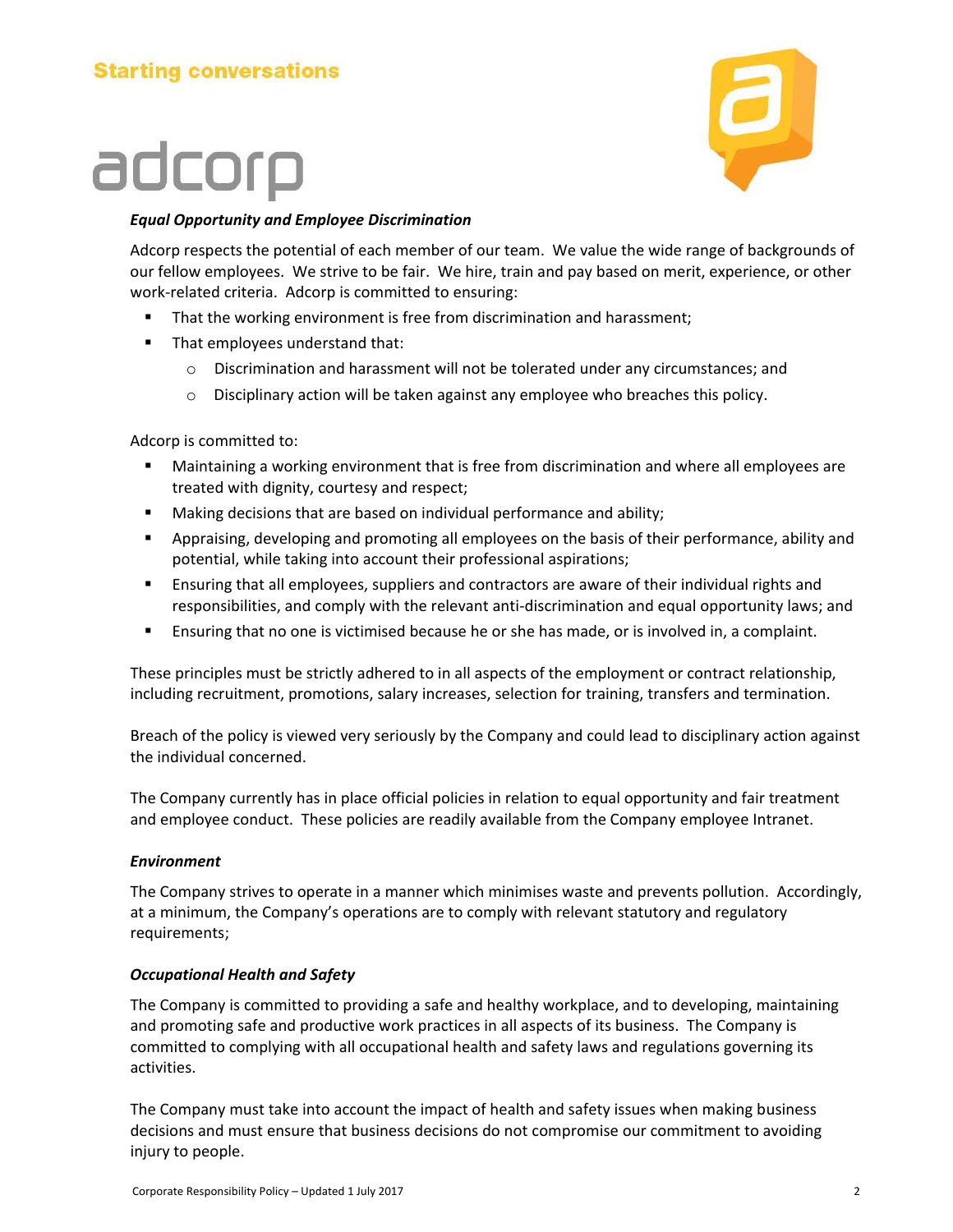

#### *Disclosure of Company Information*

The Company is legally obliged to inform the Australian Stock Exchange (ASX), on a continuous basis, of any information concerning the Company that a reasonable person would expect to have a material effect on the price or value of the Company's shares.

The Company has a formal continuous disclosure policy.

The Company Secretary makes disclosure in accordance with relevant obligations and must be alerted to developments that may call for disclosure.

#### *Trading in Securities*

Restrictions exist for Directors and senior management from trading in securities. They are required to notify the Company Secretary prior to their intention to trade in securities and the subsequent confirmation that trading has occurred.

#### *Insider Information*

Laws against insider trading in Australia make it illegal to deal in shares of a company while in possession of material information about the Company which has not become public.

If Employees are in possession of information concerning the Company that is not generally available, and which a reasonable person would expect to have a material effect on the Company's share price, it is unlawful for them to buy, sell or otherwise deal in the Company's shares. It is also unlawful in those circumstances to encourage someone else to deal in the Company's shares or to pass the information to someone you know may use the information to buy or sell the Company's shares.

A person does not need to be an Employee of the Company to be guilty of insider trading. The prohibition extends to dealings by Employees through nominees, agents or associates, such as family members, family trusts and family companies.

It does not matter how or where the person obtains the information. It does not have to be obtained from the Company to constitute inside information. There are very serious penalties, including possible imprisonment, for violation of these laws.

#### *Conflict of Interest and Receiving Gifts*

Employees should consistently maintain their integrity whilst carrying out their duties by avoiding all situations in which their personal interests conflict or might appear to conflict with their duties to the Company.

Whilst the Company recognises and respects an Employee's right to take part in financial, business and other activities in their own time and outside their jobs, these activities must be free of conflict with their responsibilities to the Company.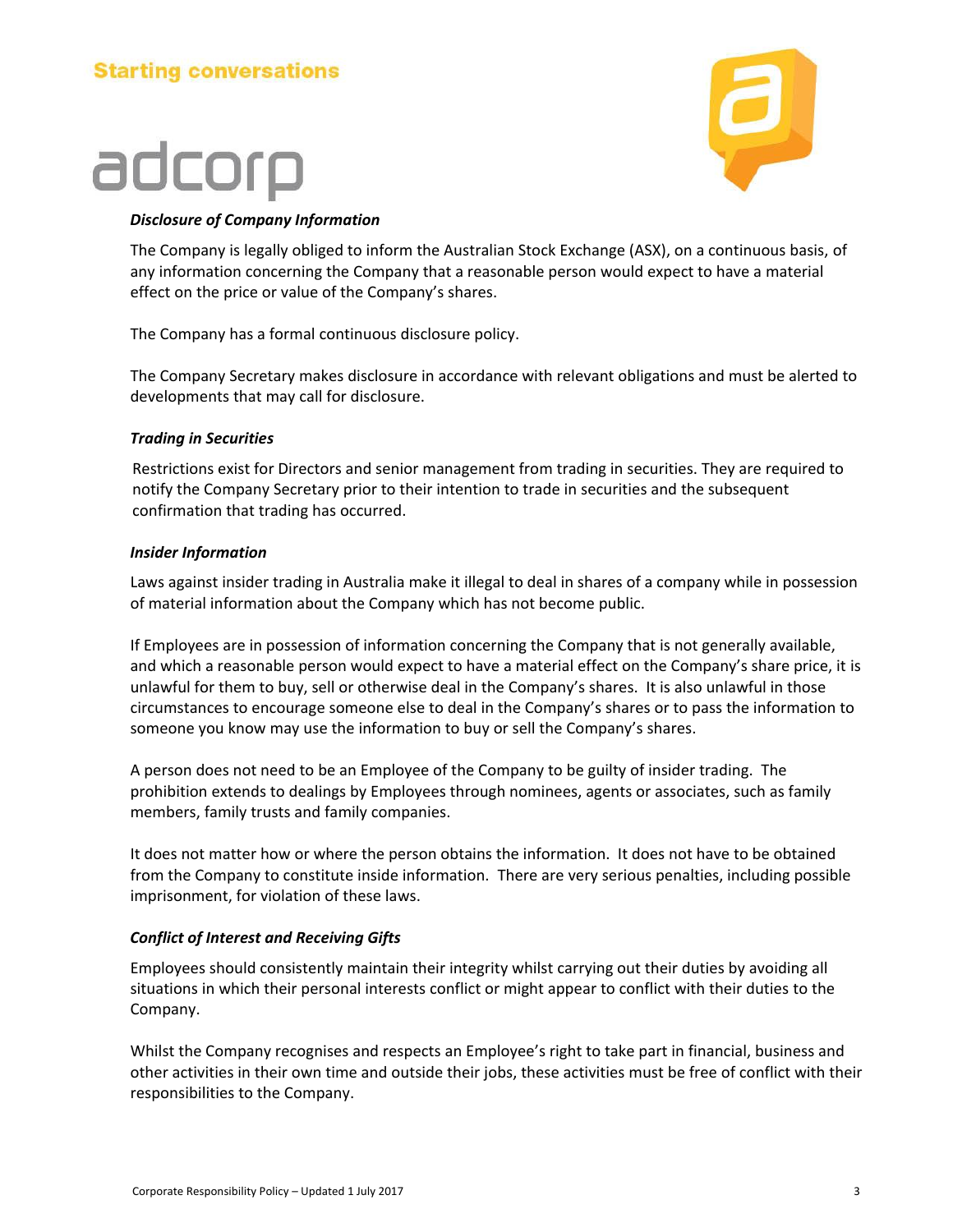

Employees must not use their position to obtain personal gain or benefit from those seeking to do business with the Company. Modest gifts and reasonable entertainment may be received from business partners or associates of the Company where appropriate. However, no gift, favour or entertainment shall be of such a nature as might affect, or reasonably be perceived to affect, an Employee's judgement or conduct in matters involving the Company. Cash or cash value vouchers are not to be accepted.

#### *Financial Controls and Records*

Accounting and financial records must be maintained which accurately reflect all Company transactions. There shall be no cash funds, bank accounts, investments or other assets which are not recorded or are inadequately recorded in the Company's accounting records.

Accounting and financial records must be adequately protected from destruction or tampering. Questions relating to accounting and financial records should be referred to the Finance Manager or Chief Executive Officer. The accounting and financial records must also be retained for a sufficient period of time to meet legal requirements.

#### *Confidential / Private Information*

Unless previously published, the Company's records, reports, papers, processes, plans and methods are private and confidential. Employees should not reveal information concerning such matters without proper authorisation.

The Company records may include personal information. Personal information is information or an opinion about an individual whose identity is apparent or can be ascertained from the information or opinion. During the course of its activities, the Company may collect, hold and use personal information about suppliers of goods and services, customers, contractors and prospective and current Employees.

Any personal information must be managed according to the law and in a professional and ethical manner and is not to be used for any purpose or disclosed outside the Company without the permission of the individual concerned, unless authorised or required by law.

#### *Efficiency in Employment*

Employees should carry out their roles in a cost effective and responsible manner. This includes:

- Using the Company's property and equipment only for authorised company business;
- **Avoiding waste of company resources; and**
- Maintaining adequate security over the Company's property and resources.

#### *Alcohol and Drug Use*

Employees must not be under the influence of any drug, including alcohol, while at work or when conducting Company business, including the driving of Company vehicles.

In addition, the Company prohibits the possession, transfer, or use of illegal substances on Company premises, when engaged in Company business, or at Company functions.